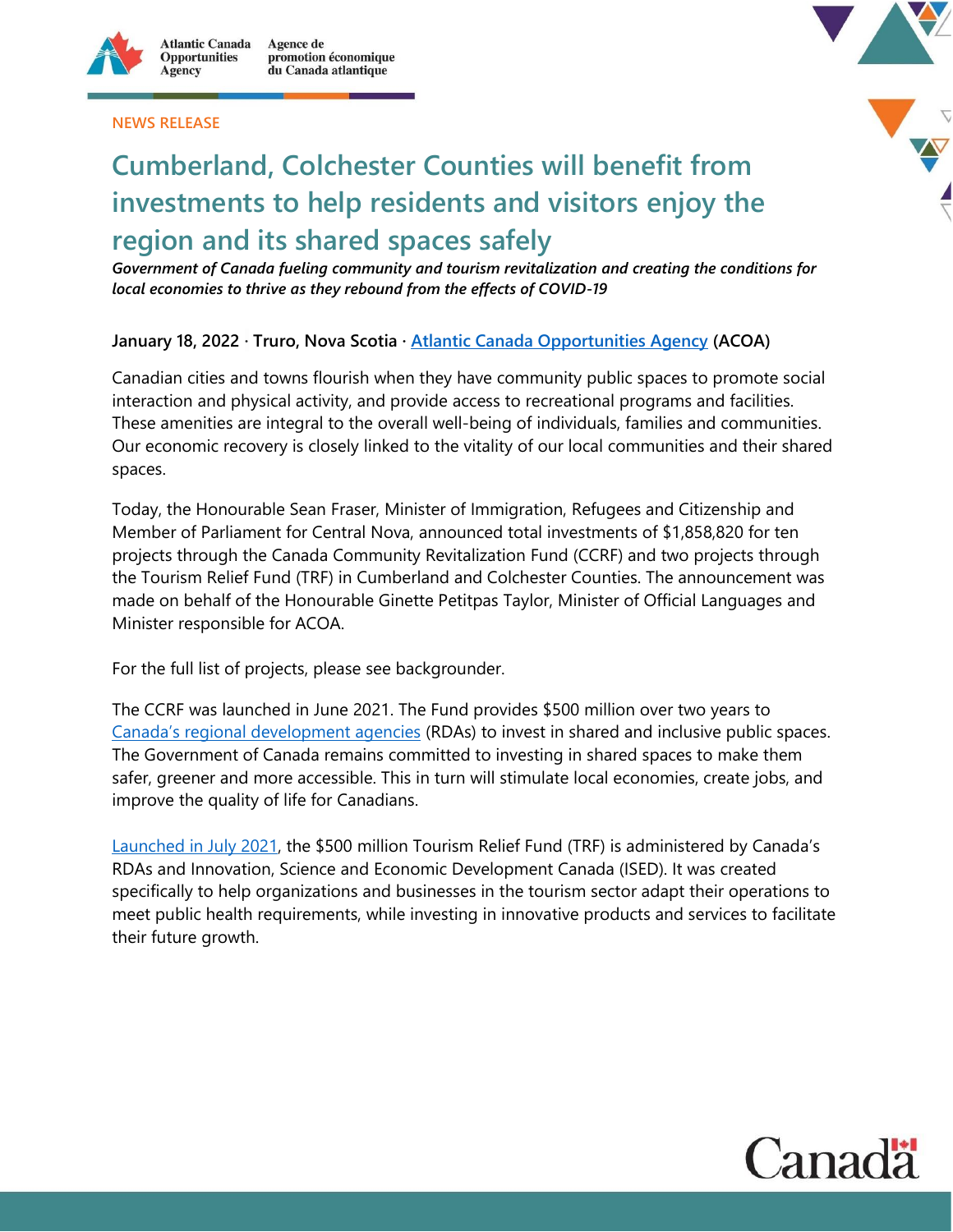

## **Quotes**

"Strong, vibrant communities in Nova Scotia are a critical part of a robust and inclusive economic recovery. Investing in community infrastructure and tourism initiatives helps revitalize local economies, boosts tourism, creates jobs and gives residents and visitors spaces to gather and explore safely."

- *The Honourable Ginette Petitpas Taylor, Minister of Official Languages and Minister responsible for ACOA*

"Communities throughout the region are adapting, rethinking and building the local assets that make us strong. From pools and parks that keep residents active, to festival grounds, historic sites and tourism businesses that attract new visitors, it is crucial to support these places and the benefits they create."

*- The Honourable Sean Fraser, Minister of Immigration, Refugees and Citizenship and Member of Parliament for Central Nova*

### **Quick facts**

- CCRF funding will support two major streams of activity:
	- o adapt community spaces and assets so that they may be used safely in accordance with local public health guidelines,
	- o build or improve community spaces to encourage Canadians to re-engage in, and explore their communities and regions.
- Eligible recipients will include not-for-profit organizations; rural, municipal or regional governments; Indigenous groups and communities; and public sector bodies that provide municipal-type infrastructure.
- Priority may be given to projects that encourage the participation of underrepresented groups and take into consideration the unique challenges of rural and remote communities.
- Canada's regional development agencies are continuing to deliver targeted support for economic recovery in the region. Application intake is open through the Atlantic Canada Opportunities Agency for the CCRF, Jobs and Growth Fund, Aerospace Regional Recovery Initiative and Tourism Relief Fund.
- With a national budget of \$500 million, including \$485 million administered by Canada's [Regional Development Agencies](https://www.ic.gc.ca/eic/site/icgc.nsf/eng/h_07662.html) (RDAs) and \$15 million by [Innovation, Science and](https://www.ic.gc.ca/eic/site/icgc.nsf/eng/07736.html)  [Economic Development Canada,](https://www.ic.gc.ca/eic/site/icgc.nsf/eng/07736.html) the Tourism Relief Fund is part of the billion dollars in tourism support announced in **Budget 2021**.
- \$48.5 million from the Tourism Relief Fund is allocated to ACOA to support the Atlantic region.

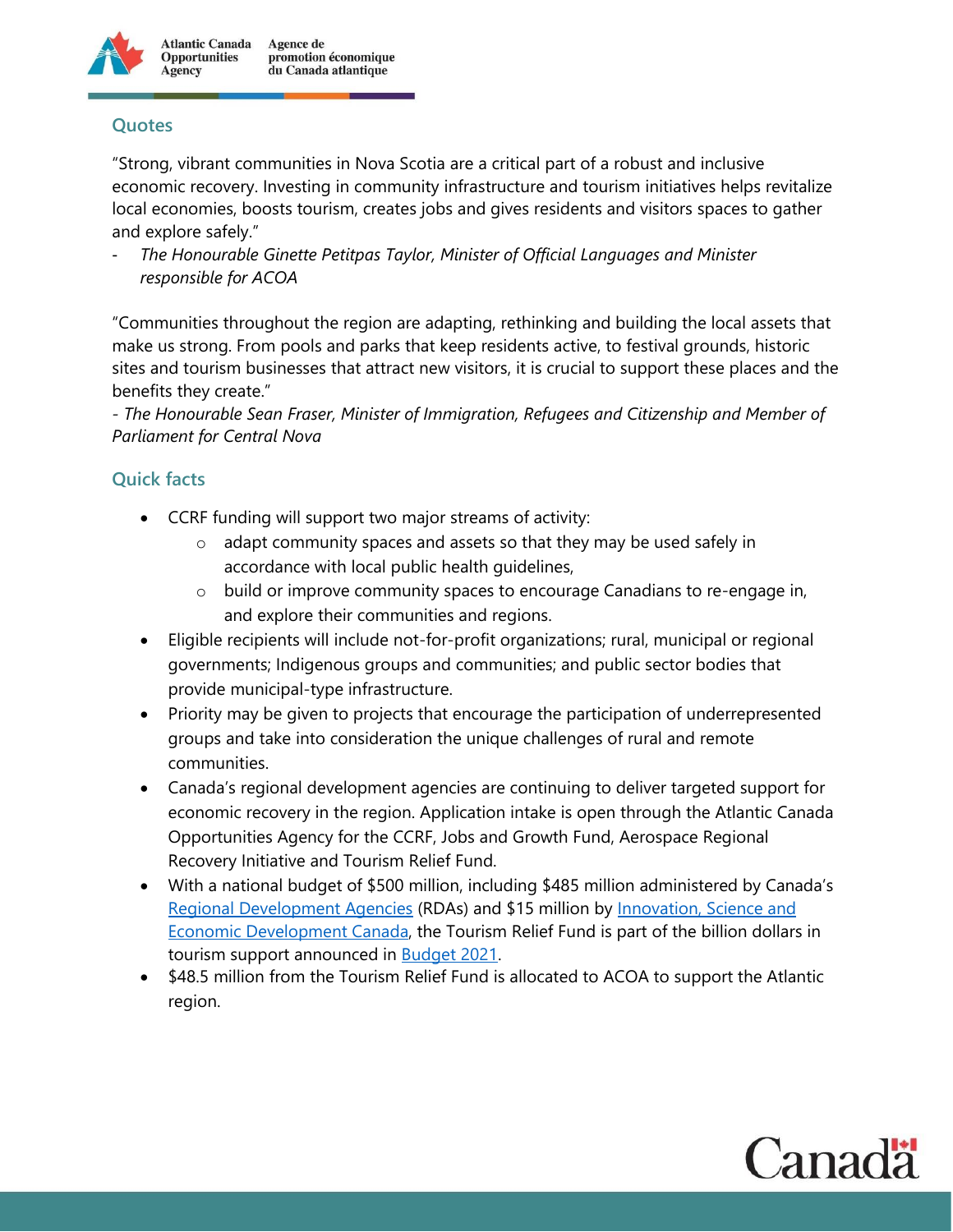

#### **Associated links**

- **[Canada Community Revitalization Fund in Atlantic Canada](https://www.canada.ca/en/atlantic-canada-opportunities/campaigns/covid19/ccrf.html)**
- **[Tourism Relief Fund in Atlantic Canada](https://www.canada.ca/en/atlantic-canada-opportunities/campaigns/covid19/tourism-relief-fund.html)**
- [Sectoral Initiatives Program \(SIP\)](https://www.canada.ca/en/employment-social-development/news/2021/12/government-of-canada-announces-support-to-the-tourism-sector-to-create-jobs-and-strengthen-the-economy.html) for Canada's tourism and hospitality sector

#### **Contacts**

Marianne Blondin Press Secretary Office of the Minister of Official Languages and of the Atlantic Canada Opportunities Agency [Marianne.Blondin@acoa-apeca.gc.ca](mailto:Marianne.Blondin@acoa-apeca.gc.ca)

Chris Brooks Communications Director, Nova Scotia Atlantic Canada Opportunities Agency 902-830-3839 [Chris.Brooks@acoa-apeca.gc.ca](mailto:Chris.Brooks@acoa-apeca.gc.ca)

**Stay connected**

Follow ACOA on [Facebook,](https://www.facebook.com/ACOACanada/) [Twitter,](https://twitter.com/ACOACanada) [LinkedIn](https://www.linkedin.com/company/acoa-apeca/) and [Instagram.](https://www.instagram.com/acoacanada/)

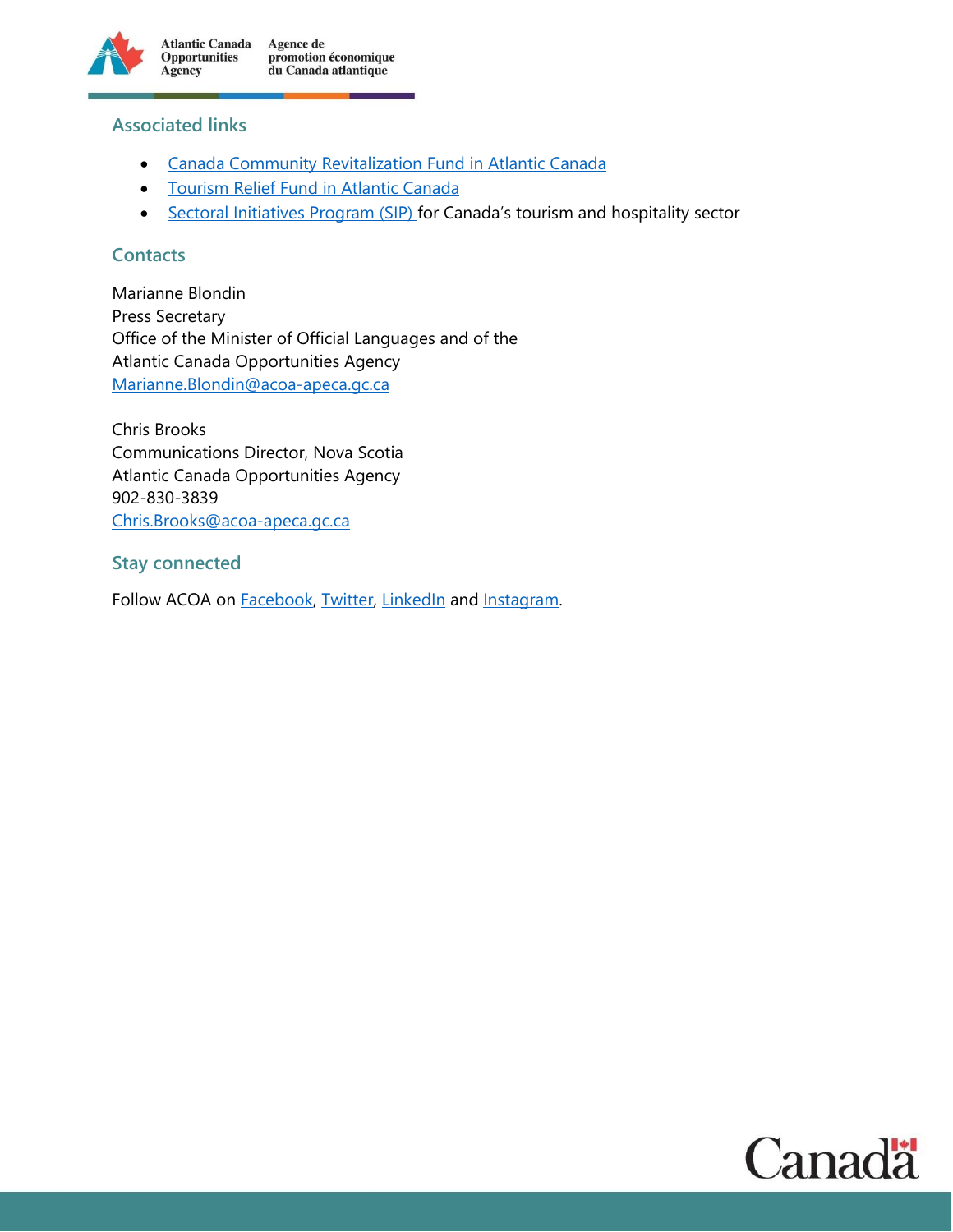

## **Backgrounder**

The Government of Canada invests more than \$1.8 million in 10 community shared spaces and 2 tourism projects to stimulate local economies, create jobs, boost tourism, and improve the quality of life of Canadians.

| <b>CLIENT NAME</b>                                                                    | <b>PROJECT</b>                           | <b>TOTAL</b> | <b>MEDIA CONTACT</b>                        |  |  |  |
|---------------------------------------------------------------------------------------|------------------------------------------|--------------|---------------------------------------------|--|--|--|
| \$1,308,820 through the Canada Community Revitalization Fund (CCRF) for ten projects: |                                          |              |                                             |  |  |  |
| Town of Truro                                                                         | Repair and restore                       | \$495,000    | Josée Gallant                               |  |  |  |
|                                                                                       | Victoria Park's outdoor                  | non-         | Administration and                          |  |  |  |
|                                                                                       | pool to give                             | repayable    | <b>Communications Coordinator</b>           |  |  |  |
|                                                                                       | community members                        |              | Town of Truro                               |  |  |  |
|                                                                                       | access to swimming,                      |              | 902-893-6090                                |  |  |  |
|                                                                                       | recreational programs                    |              | jgallant@truro.ca                           |  |  |  |
|                                                                                       | and training.                            |              |                                             |  |  |  |
| Municipality of                                                                       | Build a playground at                    | \$250,000    | Amanda-Leigh MacLeod                        |  |  |  |
| the County of                                                                         | the former Town Hall                     | non-         | <b>Corporate Communications Officer</b>     |  |  |  |
| Cumberland, in                                                                        | grounds to provide                       | repayable    | Municipality of the County of               |  |  |  |
| partnership with                                                                      | inclusive play                           |              | Cumberland                                  |  |  |  |
| the Parrsboro                                                                         | opportunities for                        |              | 902-664-9736                                |  |  |  |
| Playground                                                                            | children.                                |              | amacleod@cumberlandcounty.ns.ca             |  |  |  |
| Society                                                                               |                                          |              |                                             |  |  |  |
| The Sunset                                                                            | Develop a multi-court                    | \$250,000    | Julie Hoeg                                  |  |  |  |
| Community                                                                             | racquet facility                         | non-         | <b>CEO</b>                                  |  |  |  |
| Incorporated, in                                                                      | including tennis and                     | repayable    | The Sunset Community Inc.                   |  |  |  |
| partnership with                                                                      | pickleball on the                        |              | 902-243-2571 ext: 222                       |  |  |  |
| the                                                                                   | grounds of the Sunset                    |              | jhoeg@sunsetcommunity.ca                    |  |  |  |
| Northumberland                                                                        | Community adult<br>residential centre to |              |                                             |  |  |  |
| Tennis and<br>Pickleball                                                              | enhance accessible                       |              |                                             |  |  |  |
| Association                                                                           | recreation                               |              |                                             |  |  |  |
|                                                                                       | opportunities for the                    |              |                                             |  |  |  |
|                                                                                       | centre and their                         |              |                                             |  |  |  |
|                                                                                       | community.                               |              |                                             |  |  |  |
| The Trustees of                                                                       | Safely relocate and                      | \$100,000    | Andrew MacDonald                            |  |  |  |
| the Riverside                                                                         | expand the Portapique                    | non-         | Chair of the Board                          |  |  |  |
| <b>Community Hall</b>                                                                 | Community Hall by                        |              | repayable   Trustees of Riverside Community |  |  |  |
| Association                                                                           | adding a commercial                      |              | <b>Hall Association</b>                     |  |  |  |
| (operating as                                                                         | kitchen, natural                         |              | 902-324-2622                                |  |  |  |
| Portapique                                                                            | playground,                              |              | j.andrew.macdonald@gmail.com                |  |  |  |
| Community Hall),                                                                      | amphitheatre and                         |              |                                             |  |  |  |
| in partnership                                                                        | sports court, creating a                 |              |                                             |  |  |  |
|                                                                                       | place where residents                    |              |                                             |  |  |  |

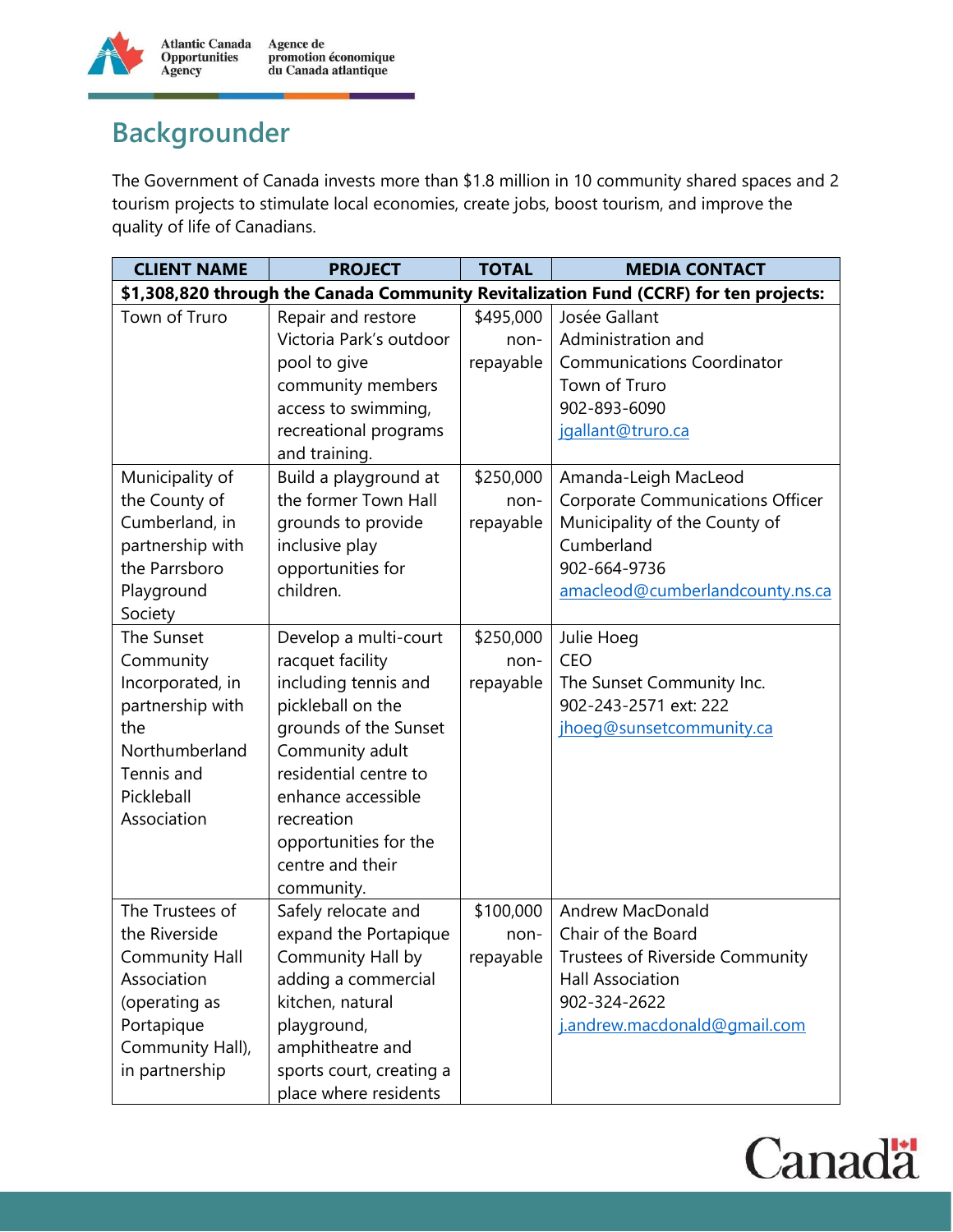

**Atlantic Canada<br>Opportunities<br>Agency** Agence de<br>promotion économique<br>du Canada atlantique

| with the Rotary               | can come together to          |           |                                   |
|-------------------------------|-------------------------------|-----------|-----------------------------------|
| Club of Truro                 | enjoy physical activity       |           |                                   |
|                               | and community                 |           |                                   |
|                               | events.                       |           |                                   |
| Village of Bible              | Replace the windows           | \$67,545  | Mitchell Bell                     |
| Hill                          | and doors at the H.           | non-      | <b>Clerk and Treasurer</b>        |
|                               | Douglas Boyce Village         | repayable | Village of Bible Hill             |
|                               | Hall to improve energy        |           | 902-893-8083                      |
|                               | efficiency, reduce costs      |           | Mitchell.bell@biblehill.ca        |
|                               | and provide a more            |           |                                   |
|                               | comfortable                   |           |                                   |
|                               | environment for               |           |                                   |
|                               |                               |           |                                   |
|                               | community groups,             |           |                                   |
|                               | volunteer firefighters        |           |                                   |
|                               | and other occupants.          |           |                                   |
| Town of Amherst               | Create pathways to            | \$46,200  | Jason MacDonald                   |
|                               | outdoor parks,                | non-      | Chief Administrative Officer      |
|                               | playgrounds and               | repayable | Town of Amherst                   |
|                               | public washrooms,             |           | 902-664-8367                      |
|                               | improving accessibility       |           | JMacDonald@amherst.ca             |
|                               | throughout the town           |           |                                   |
|                               | to encourage residents        |           |                                   |
|                               | and visitors to be            |           |                                   |
|                               | active and explore.           |           |                                   |
| Pugwash Farmers               | Make the Pugwash              | \$43,500  | Jennifer Houghtaling              |
| Market                        | Farmers' Market more          | non-      | <b>Vice President</b>             |
| Cooperative                   | accessible through            | repayable | <b>Pugwash Farmers Market</b>     |
| Limited                       | signage and                   |           | 902-297-3867                      |
|                               | resurfaced walkways-          |           | jenniferhoughtaling@gmail.com     |
|                               | as well as greener            |           |                                   |
|                               | through the addition          |           |                                   |
|                               | of solar panels, which        |           |                                   |
|                               | will supply renewable         |           |                                   |
|                               | energy to the Market          |           |                                   |
|                               | and neighbouring              |           |                                   |
|                               | Pugwash Library,              |           |                                   |
|                               | creating net zero             |           |                                   |
|                               | emissions for the             |           |                                   |
|                               | buildings.                    |           |                                   |
|                               | Renovate the Gate             | \$35,000  | John Eaton                        |
| Pugwash Park<br>Commissioners |                               |           | <b>Executive Director/Chief</b>   |
|                               | House building of the         | non-      | Commissioner                      |
| (operating as                 | Thinkers Lodge                | repayable |                                   |
| Thinkers Lodge                | <b>National Historic Site</b> |           | <b>Pugwash Park Commissioners</b> |
|                               | to improve                    |           | 510-599-1082                      |